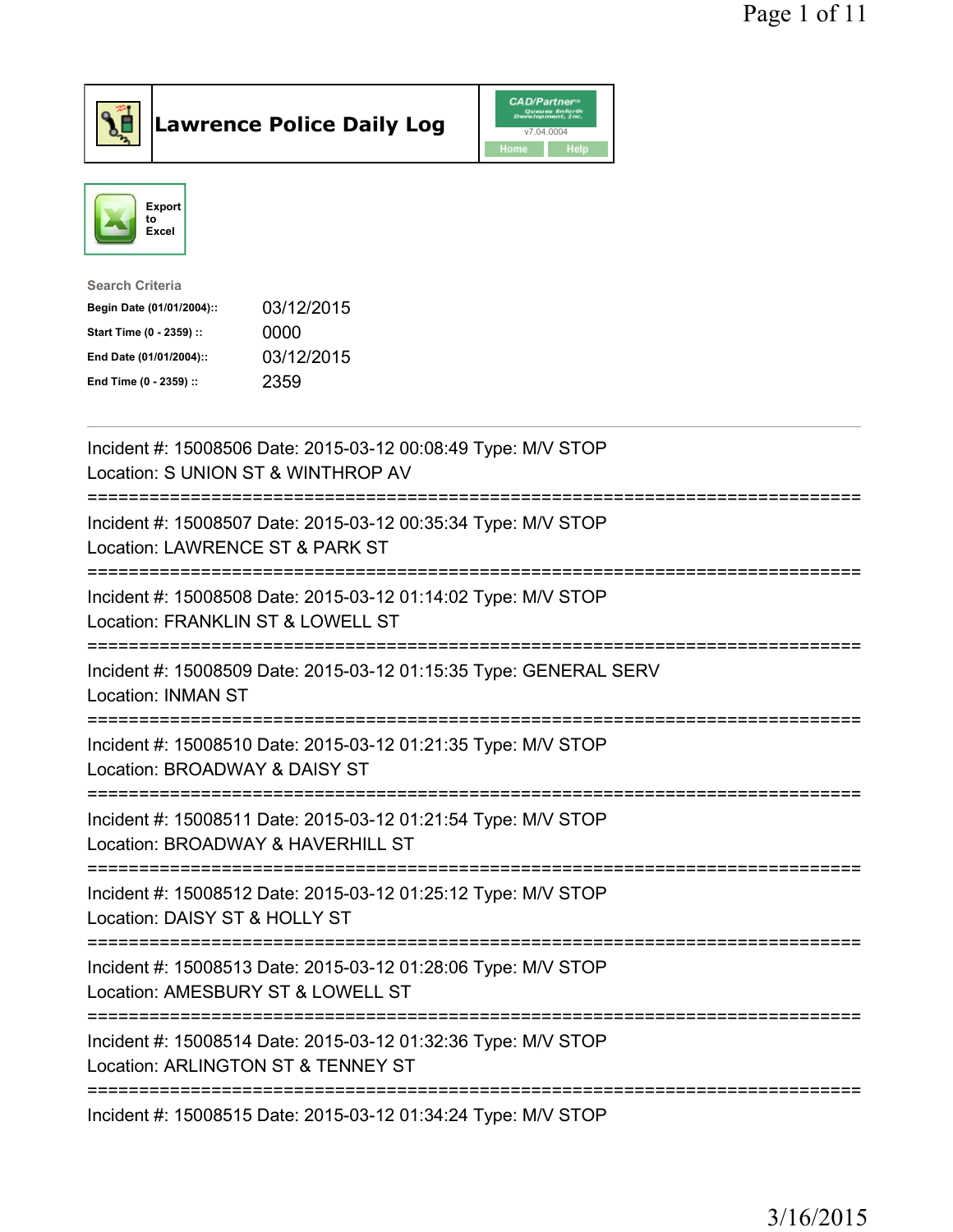| Location: ESSEX ST & UNION ST                                                                                                      |
|------------------------------------------------------------------------------------------------------------------------------------|
| Incident #: 15008516 Date: 2015-03-12 01:40:41 Type: M/V STOP<br>Location: BROADWAY & PARK ST<br>=========================         |
| Incident #: 15008517 Date: 2015-03-12 01:41:59 Type: M/V STOP<br>Location: BROADWAY & LAKE ST<br>------------------------          |
| Incident #: 15008518 Date: 2015-03-12 01:44:52 Type: M/V STOP<br>Location: BROADWAY & METHUEN ST<br>:============================= |
| Incident #: 15008520 Date: 2015-03-12 01:47:56 Type: M/V STOP<br>Location: BROADWAY & CANAL ST<br>----------------------           |
| Incident #: 15008519 Date: 2015-03-12 01:48:18 Type: ALARMS<br>Location: LAWRENCE HIGH SCHOOL / 70 N PARISH RD                     |
| Incident #: 15008521 Date: 2015-03-12 01:49:14 Type: SUS PERS/MV<br>Location: 107 MARGIN ST                                        |
| Incident #: 15008522 Date: 2015-03-12 01:50:20 Type: M/V STOP<br>Location: BROADWAY & VALLEY ST                                    |
| :========================<br>Incident #: 15008523 Date: 2015-03-12 01:52:51 Type: M/V STOP<br>Location: BROADWAY & LOWELL ST       |
| Incident #: 15008524 Date: 2015-03-12 01:55:57 Type: SUS PERS/MV<br>Location: 297 LOWELL ST                                        |
| Incident #: 15008525 Date: 2015-03-12 01:58:31 Type: M/V STOP<br>Location: BRADFORD ST & WEST ST                                   |
| Incident #: 15008526 Date: 2015-03-12 02:11:16 Type: M/V STOP<br>Location: BROADWAY & TREMONT ST                                   |
| Incident #: 15008527 Date: 2015-03-12 02:15:35 Type: M/V STOP<br>Location: BROADWAY & TREMONT ST                                   |
| Incident #: 15008528 Date: 2015-03-12 02:18:37 Type: M/V STOP<br>Location: EMBANKMENT RD & WATER ST                                |
| Incident #: 15008529 Date: 2015-03-12 02:33:22 Type: M/V STOP<br>Location: BROADWAY & METHUEN ST                                   |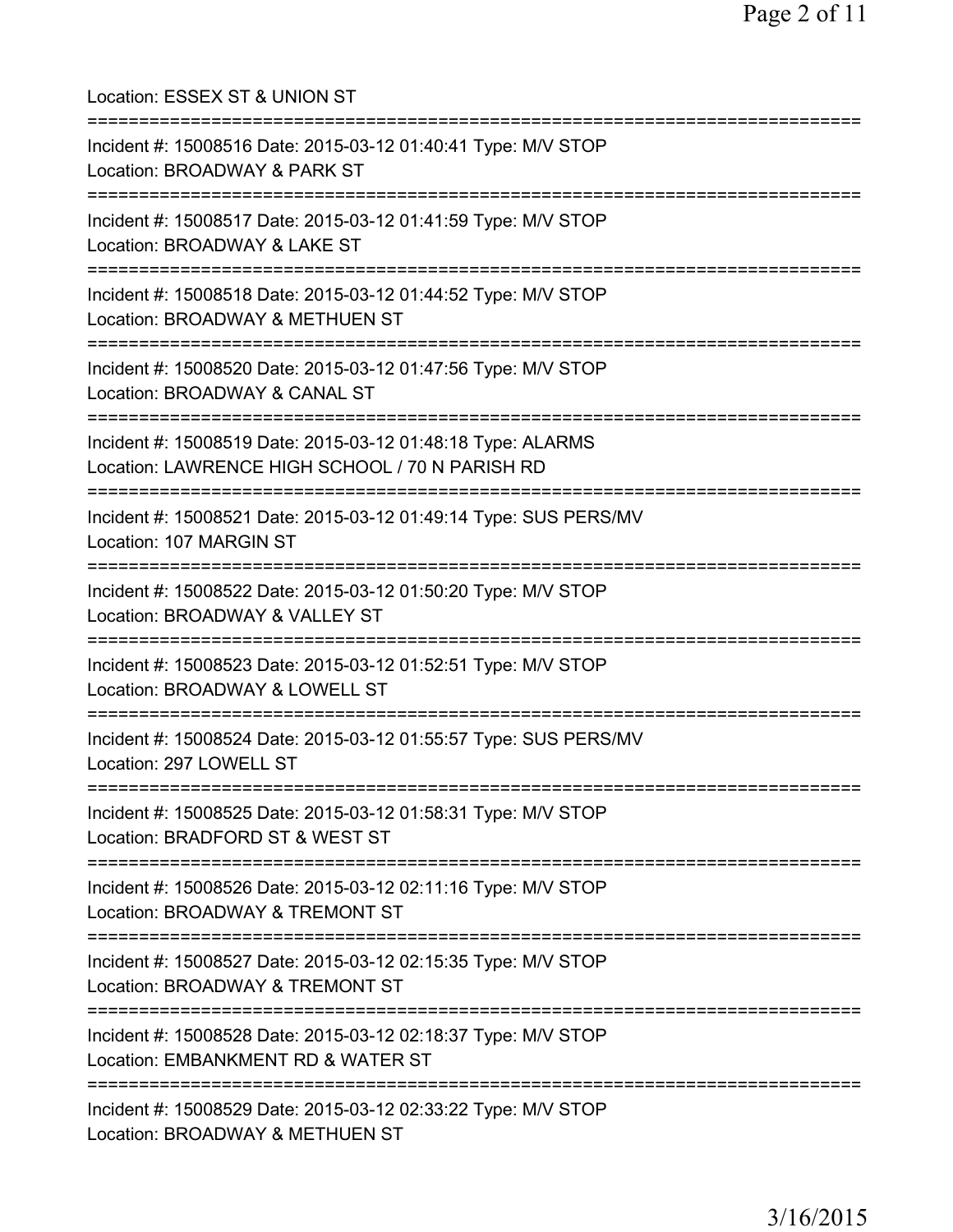| Incident #: 15008530 Date: 2015-03-12 02:35:36 Type: ALARMS<br>Location: WEATHERBEE SCHOOL / 75 NEWTON ST |
|-----------------------------------------------------------------------------------------------------------|
| Incident #: 15008531 Date: 2015-03-12 02:36:57 Type: M/V STOP<br>Location: ESSEX ST & MILL ST             |
| Incident #: 15008532 Date: 2015-03-12 02:47:35 Type: ALARM/BURG<br>Location: 58 S BROADWAY                |
| Incident #: 15008533 Date: 2015-03-12 03:23:01 Type: SUICIDE ATTEMPT<br>Location: 34 SHATTUCK ST          |
| Incident #: 15008534 Date: 2015-03-12 04:36:46 Type: ALARM/BURG<br>Location: 10 EMBANKMENT RD             |
| Incident #: 15008535 Date: 2015-03-12 04:38:16 Type: ALARM/BURG<br>Location: 135 BROADWAY                 |
| Incident #: 15008536 Date: 2015-03-12 04:46:13 Type: ALARMS<br>Location: 511 BROADWAY                     |
| Incident #: 15008537 Date: 2015-03-12 04:46:43 Type: ALARMS<br>Location: YAPORT MARKET / 176 S UNION ST   |
| Incident #: 15008538 Date: 2015-03-12 04:55:20 Type: ALARM/BURG<br>Location: 354 BROADWAY                 |
| Incident #: 15008539 Date: 2015-03-12 05:26:10 Type: MAN DOWN<br>Location: 190 EXCHANGE ST                |
| Incident #: 15008541 Date: 2015-03-12 06:06:16 Type: B&E/PROG<br>Location: 80 SUNRAY ST                   |
| Incident #: 15008540 Date: 2015-03-12 06:07:02 Type: DISTURBANCE<br>Location: 80 SUNRAY ST                |
| Incident #: 15008542 Date: 2015-03-12 07:26:55 Type: DISTURBANCE<br>Location: 33 CHESTER ST               |
| Incident #: 15008543 Date: 2015-03-12 07:33:22 Type: TOW OF M/V<br>Location: FOSTER ST & SPRINGFIELD ST   |
|                                                                                                           |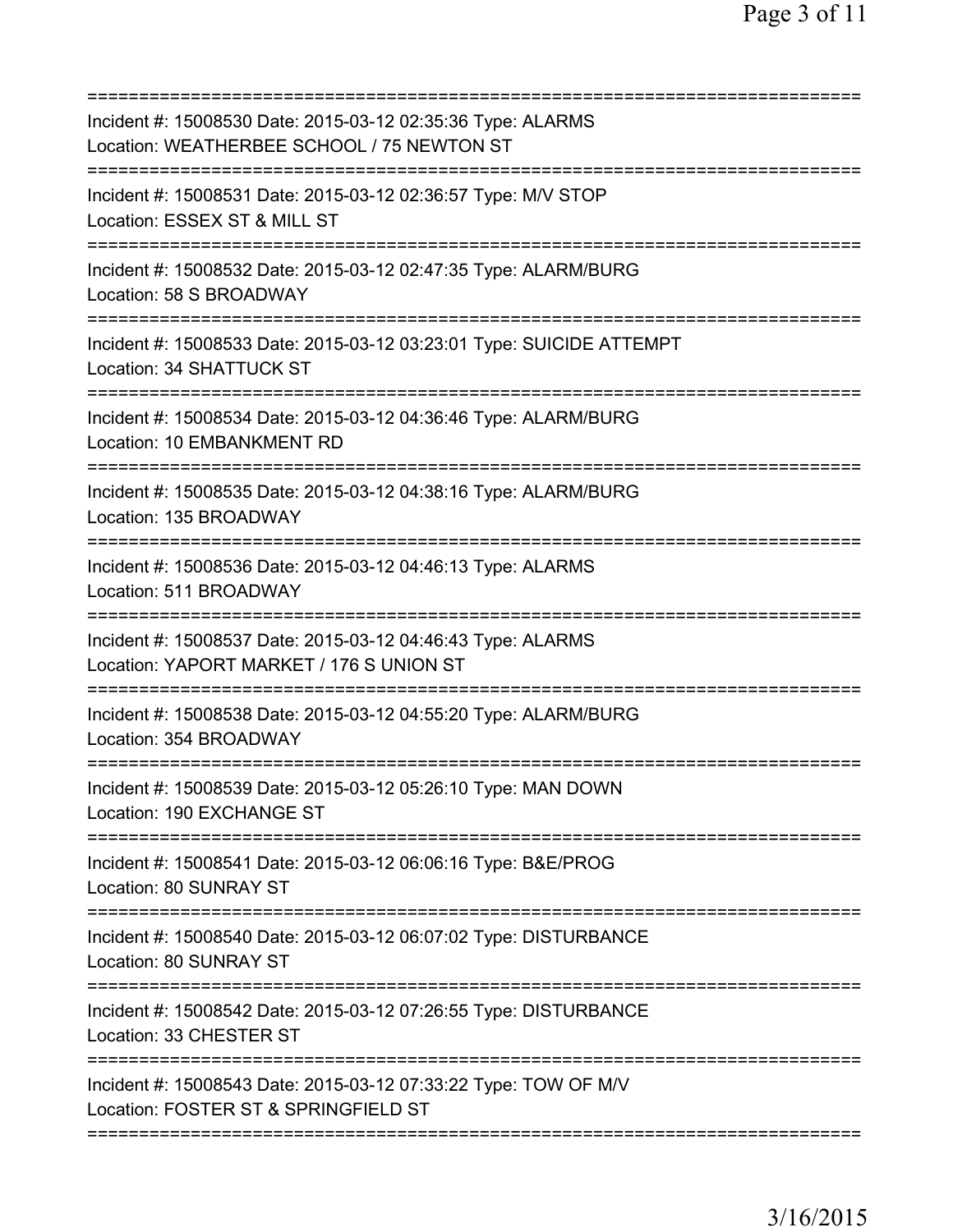Page 4 of 11

Incident #: 15008544 Date: 2015-03-12 08:01:40 Type: MV/BLOCKING Location: MA 1WT835 / 92 HAVERHILL ST =========================================================================== Incident #: 15008545 Date: 2015-03-12 08:13:20 Type: MV/BLOCKING Location: MA 486VD1 / 47 BELLEVUE ST =========================================================================== Incident #: 15008546 Date: 2015-03-12 08:23:28 Type: SUS PERS/MV Location: MA 654SG1 / 96 SAUNDERS ST =========================================================================== Incident #: 15008547 Date: 2015-03-12 08:26:09 Type: ALARMS Location: SHOP STREET J AND H / 696 ESSEX ST =========================================================================== Incident #: 15008548 Date: 2015-03-12 08:50:29 Type: ALARM/HOLD Location: MAKARENA RESTAURANT / 150 COMMON ST =========================================================================== Incident #: 15008549 Date: 2015-03-12 08:53:36 Type: AUTO ACC/UNK PI Location: BELKNAP ST & BIGELOW ST =========================================================================== Incident #: 15008550 Date: 2015-03-12 08:56:34 Type: LIC PLATE STO Location: 115 NEWBURY ST =========================================================================== Incident #: 15008551 Date: 2015-03-12 08:56:52 Type: MV/BLOCKING Location: TEXAS AV =========================================================================== Incident #: 15008552 Date: 2015-03-12 09:04:31 Type: A&B PAST Location: 45 FRANKLIN ST =========================================================================== Incident #: 15008553 Date: 2015-03-12 09:05:26 Type: MEDIC SUPPORT Location: 41 BERKELEY ST #24 =========================================================================== Incident #: 15008554 Date: 2015-03-12 09:38:24 Type: AUTO ACC/NO PI Location: 201 S BROADWAY =========================================================================== Incident #: 15008555 Date: 2015-03-12 10:02:55 Type: TRESPASSING Location: 233 HAVERHILL ST =========================================================================== Incident #: 15008556 Date: 2015-03-12 10:09:20 Type: LIC PLATE STO Location: HAFFNERS CAR WASH / 330 S BROADWAY =========================================================================== Incident #: 15008557 Date: 2015-03-12 10:19:04 Type: LIC PLATE STO Location: 71 SALEM ST #B =========================================================================== Incident #: 15008558 Date: 2015-03-12 10:31:55 Type: WARRANT SERVE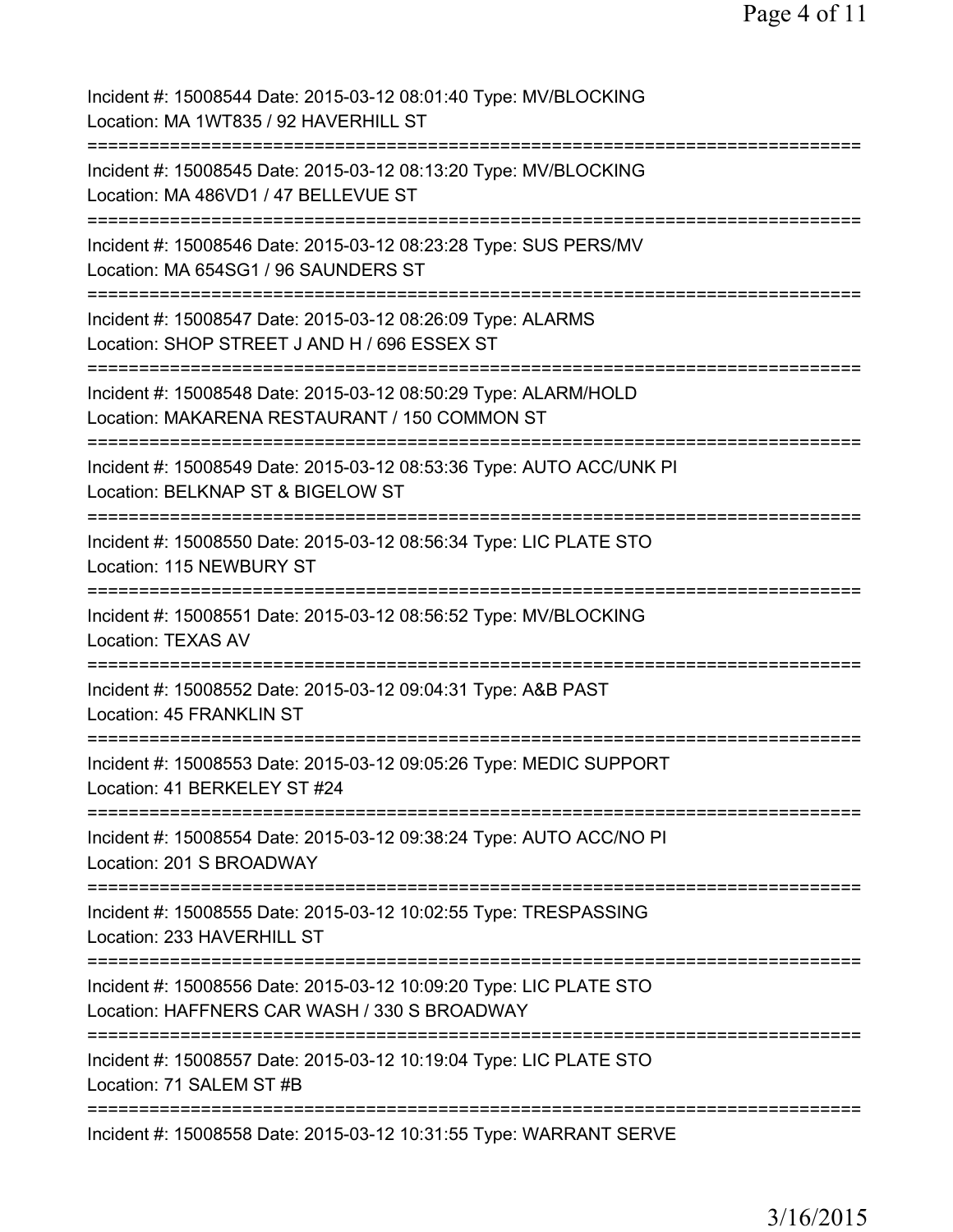Location: 15 CLINTON CT =========================================================================== Incident #: 15008559 Date: 2015-03-12 10:33:16 Type: M/V STOP Location: BROADWAY & ESSEX ST =========================================================================== Incident #: 15008560 Date: 2015-03-12 10:38:54 Type: LOST PROPERTY Location: 17 DURANT ST FL 1 =========================================================================== Incident #: 15008561 Date: 2015-03-12 10:45:36 Type: MEDIC SUPPORT Location: 384 HAVERHILL ST FL 2 =========================================================================== Incident #: 15008562 Date: 2015-03-12 11:06:54 Type: HIT & RUN M/V Location: 175 UNION ST FL 3 =========================================================================== Incident #: 15008563 Date: 2015-03-12 11:08:05 Type: M/V STOP Location: 123 FRANKLIN ST =========================================================================== Incident #: 15008564 Date: 2015-03-12 11:10:09 Type: FIGHT Location: 295 COMMON ST =========================================================================== Incident #: 15008565 Date: 2015-03-12 11:11:25 Type: SUICIDE ATTEMPT Location: 124 FARNHAM ST =========================================================================== Incident #: 15008566 Date: 2015-03-12 11:20:03 Type: M/V STOP Location: 200 COMMON ST =========================================================================== Incident #: 15008567 Date: 2015-03-12 11:27:13 Type: ALARM/BURG Location: 49 SHAWMUT ST =========================================================================== Incident #: 15008568 Date: 2015-03-12 11:31:59 Type: WARRANT SERVE Location: 90 LOWELL ST =========================================================================== Incident #: 15008569 Date: 2015-03-12 11:33:03 Type: B&E/PAST Location: 441 RIVERSIDE DR FL 2 =========================================================================== Incident #: 15008570 Date: 2015-03-12 11:57:07 Type: WARRANT SERVE Location: 9 ELM ST =========================================================================== Incident #: 15008571 Date: 2015-03-12 12:16:58 Type: ASSSIT OTHER PD Location: ARLINGTON ST =========================================================================== Incident #: 15008572 Date: 2015-03-12 12:55:41 Type: M/V STOP Location: ESSEX & LAWRENCE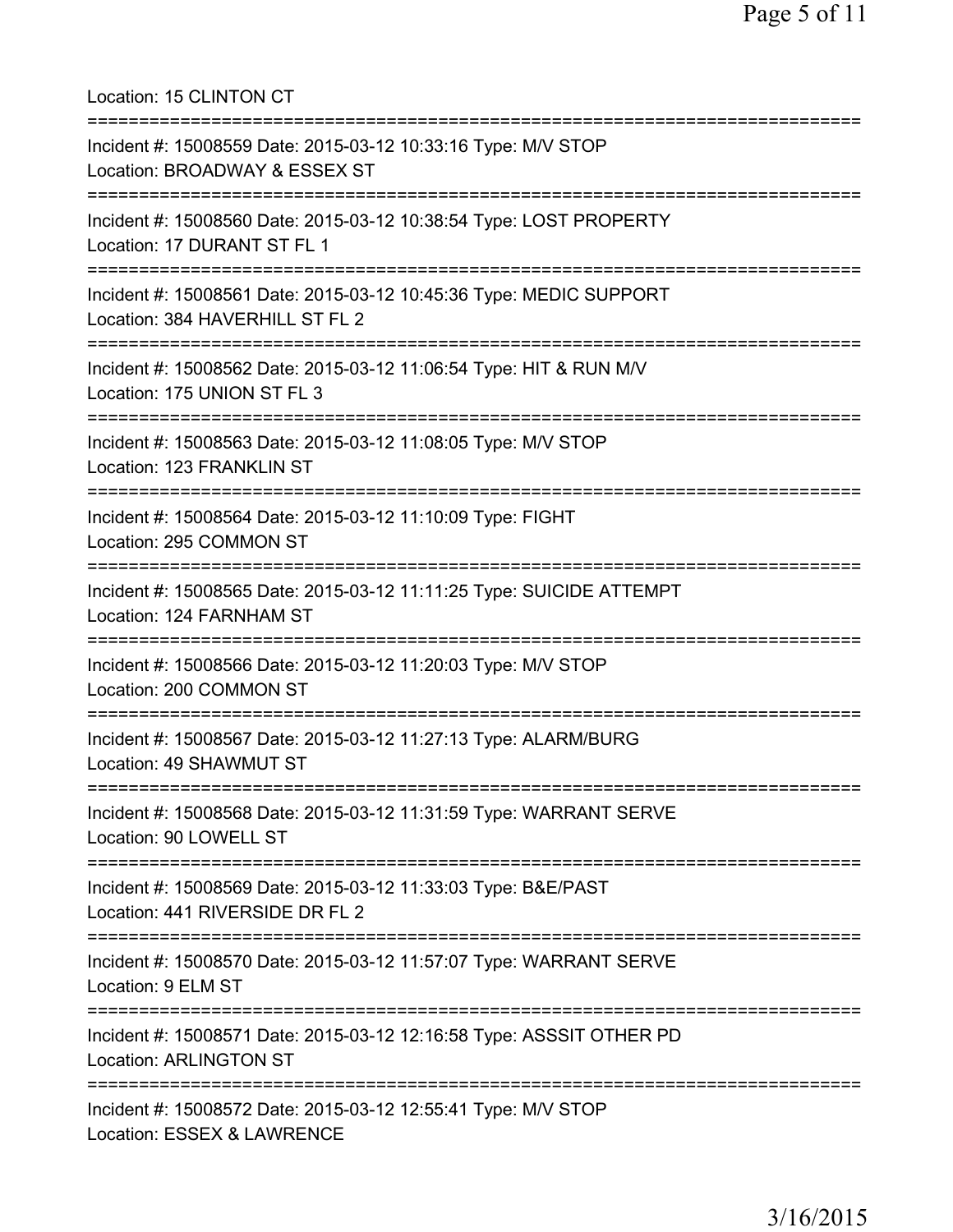| Incident #: 15008573 Date: 2015-03-12 13:07:03 Type: M/V STOP<br><b>Location: COMMON ST</b>                                   |
|-------------------------------------------------------------------------------------------------------------------------------|
| Incident #: 15008575 Date: 2015-03-12 13:07:51 Type: GUN CALL<br>Location: 34 WEST ST                                         |
| Incident #: 15008574 Date: 2015-03-12 13:09:09 Type: M/V STOP<br>Location: AMESBURY ST & COMMON ST                            |
| Incident #: 15008576 Date: 2015-03-12 13:12:26 Type: INVEST CONT<br>Location: 400 ANDOVER ST                                  |
| Incident #: 15008577 Date: 2015-03-12 13:21:48 Type: TRESPASSING<br>Location: 50 BROADWAY                                     |
| Incident #: 15008578 Date: 2015-03-12 13:28:46 Type: DRUG VIO<br>Location: 273 PROSPECT ST                                    |
| Incident #: 15008579 Date: 2015-03-12 13:39:26 Type: DRUG VIO<br>Location: 53 PORTLAND ST                                     |
| Incident #: 15008580 Date: 2015-03-12 13:44:22 Type: A&B PAST<br>Location: 351 ESSEX ST<br>.===============================   |
| Incident #: 15008581 Date: 2015-03-12 13:50:27 Type: TRESPASSING<br>Location: 50 BROADWAY                                     |
| Incident #: 15008582 Date: 2015-03-12 13:55:29 Type: M/V STOP<br><b>Location: WINTHROP AV</b><br>============================ |
| Incident #: 15008583 Date: 2015-03-12 14:04:26 Type: DRUG VIO<br>Location: 53 PORTLAND ST                                     |
| Incident #: 15008584 Date: 2015-03-12 14:19:57 Type: 209A/SERVE<br>Location: 32 MAGINNIS AV #4                                |
| Incident #: 15008585 Date: 2015-03-12 14:25:25 Type: M/V STOP<br>Location: 125 WINTHROP AV                                    |
| Incident #: 15008586 Date: 2015-03-12 14:26:15 Type: SHOPLIFTING<br>Location: 700 ESSEX ST                                    |
|                                                                                                                               |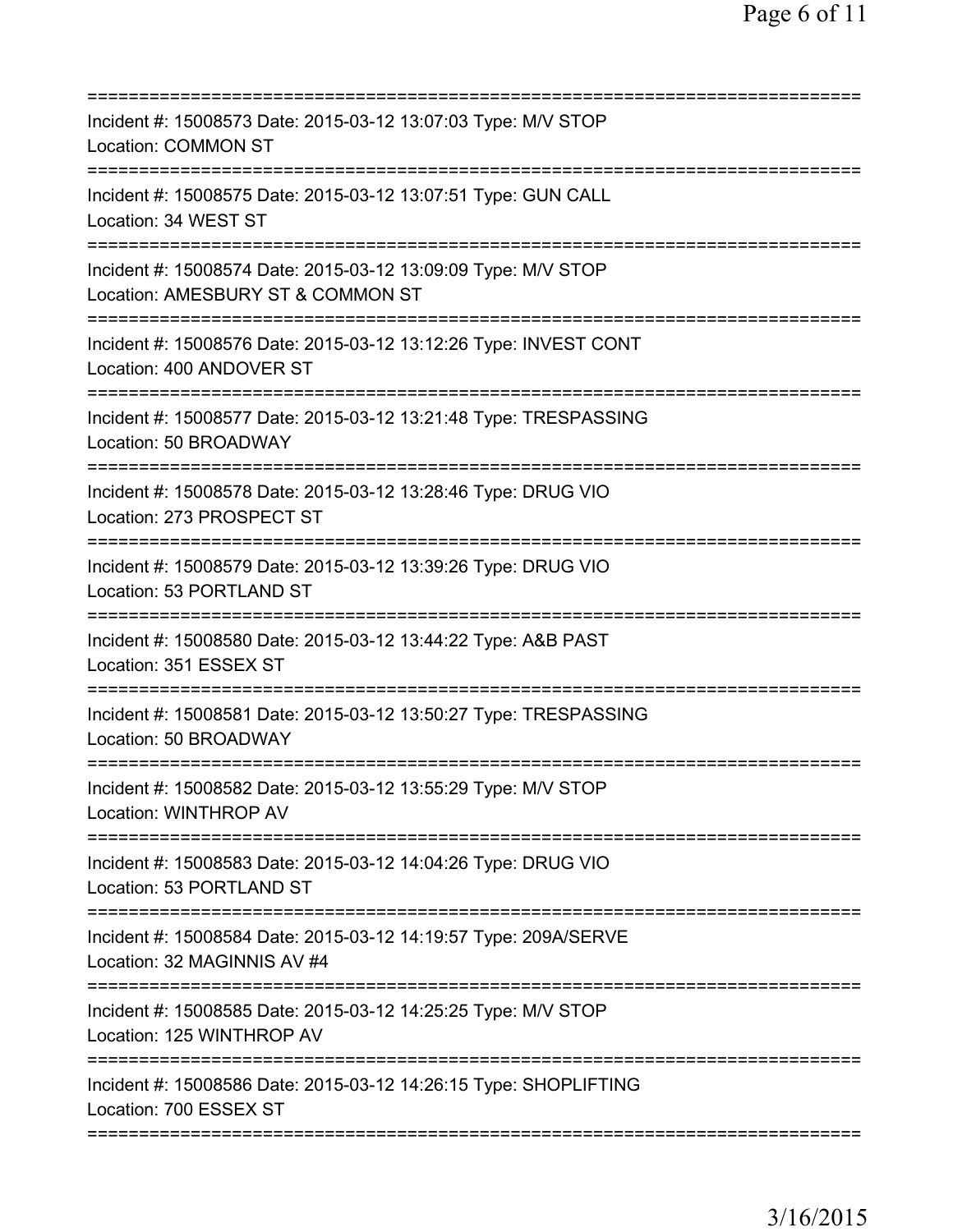| Incident #: 15008588 Date: 2015-03-12 14:37:23 Type: HIT & RUN M/V<br>Location: MELROSE ST & WATER ST                                |
|--------------------------------------------------------------------------------------------------------------------------------------|
| Incident #: 15008587 Date: 2015-03-12 14:39:42 Type: DRUG VIO<br><b>Location: MERRIMACK ST</b>                                       |
| Incident #: 15008589 Date: 2015-03-12 14:48:17 Type: LIC PLATE STO<br>Location: 850 ESSEX ST                                         |
| Incident #: 15008590 Date: 2015-03-12 15:00:44 Type: M/V STOP<br>Location: BOXFORD ST & WINTHROP AV                                  |
| Incident #: 15008591 Date: 2015-03-12 15:02:42 Type: CK WELL BEING<br>Location: 59 E HAVERHILL ST                                    |
| Incident #: 15008592 Date: 2015-03-12 15:05:00 Type: INVESTIGATION<br>Location: 70 SYLVESTER ST                                      |
| Incident #: 15008593 Date: 2015-03-12 15:25:29 Type: IDENTITY THEFT<br>Location: 12 BEACON AV<br>:================================== |
| Incident #: 15008594 Date: 2015-03-12 15:30:28 Type: MEDIC SUPPORT<br>Location: 59 TREMONT ST #201                                   |
| Incident #: 15008595 Date: 2015-03-12 15:35:57 Type: DRUG VIO<br>Location: COMMON ST & FRANKLIN ST                                   |
| Incident #: 15008596 Date: 2015-03-12 15:55:37 Type: IDENTITY THEFT<br>Location: 18 CRESCENT ST                                      |
| Incident #: 15008597 Date: 2015-03-12 16:03:18 Type: NOISE ORD<br>Location: 86 PHILLIPS ST                                           |
| Incident #: 15008598 Date: 2015-03-12 16:04:12 Type: MAL DAMG PROG<br>Location: LAWRENCE PLAZA 114 / 73 WINTHROP AV                  |
| Incident #: 15008600 Date: 2015-03-12 16:10:26 Type: SHOPLIFTING<br>Location: 700 ESSEX ST                                           |
| Incident #: 15008599 Date: 2015-03-12 16:11:30 Type: M/V STOP<br>Location: AMESBURY ST & LOWELL ST                                   |
| Incident #: 15008601 Date: 2015-03-12 16:25:16 Type: B&E/PROG                                                                        |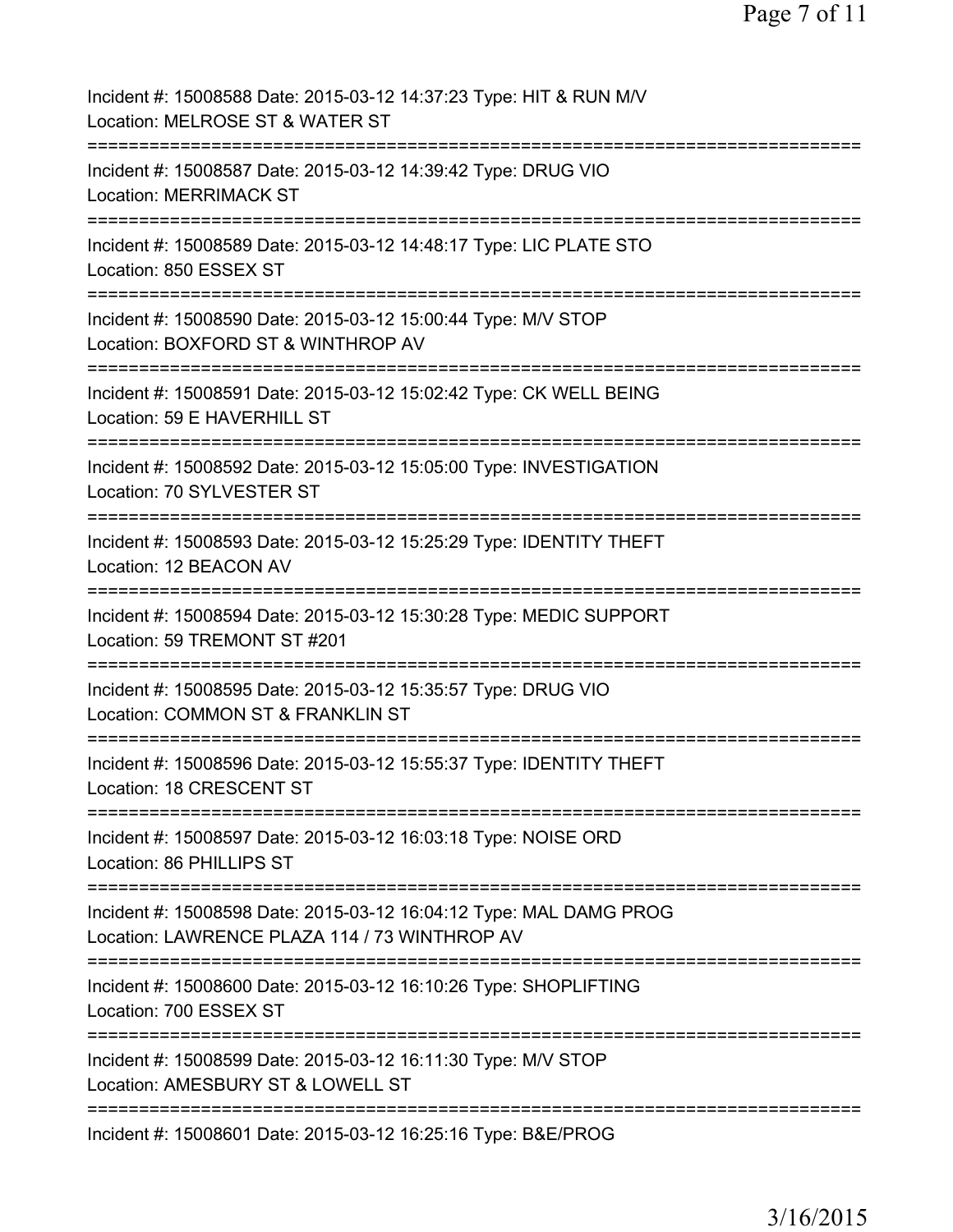Location: 186 E HAVERHILL ST =========================================================================== Incident #: 15008602 Date: 2015-03-12 16:26:14 Type: B&E/PROG Location: 186 E HAVERHILL ST =========================================================================== Incident #: 15008603 Date: 2015-03-12 16:26:55 Type: LIC PLATE STO Location: 9 TEXAS AV =========================================================================== Incident #: 15008604 Date: 2015-03-12 16:29:39 Type: INVESTIGATION Location: 87 TRENTON ST =========================================================================== Incident #: 15008605 Date: 2015-03-12 16:30:36 Type: MV/BLOCKING Location: 5 WEBSTER CT =========================================================================== Incident #: 15008606 Date: 2015-03-12 16:39:14 Type: INVEST CONT Location: 473 BROADWAY =========================================================================== Incident #: 15008607 Date: 2015-03-12 16:39:33 Type: MAL DAMAGE Location: 483 LOWELL ST =========================================================================== Incident #: 15008608 Date: 2015-03-12 16:50:31 Type: SUS PERS/MV Location: 51 LAWRENCE ST =========================================================================== Incident #: 15008609 Date: 2015-03-12 16:54:56 Type: ANIMAL COMPL Location: 138 WALNUT ST =========================================================================== Incident #: 15008610 Date: 2015-03-12 17:17:44 Type: HIT & RUN M/V Location: 28 OHIO AV =========================================================================== Incident #: 15008611 Date: 2015-03-12 17:33:02 Type: 911 HANG UP Location: 32 EXCHANGE ST FL 2 =========================================================================== Incident #: 15008612 Date: 2015-03-12 17:38:47 Type: ASSIST FIRE Location: 22 ESSEX AV FL 2 =========================================================================== Incident #: 15008613 Date: 2015-03-12 17:49:34 Type: AUTO ACC/NO PI Location: ESSEX ST & UNION ST =========================================================================== Incident #: 15008614 Date: 2015-03-12 18:06:54 Type: ALARM/BURG Location: 337 PROSPECT ST =========================================================================== Incident #: 15008615 Date: 2015-03-12 18:16:44 Type: HIT & RUN M/V Location: 317 LOWELL ST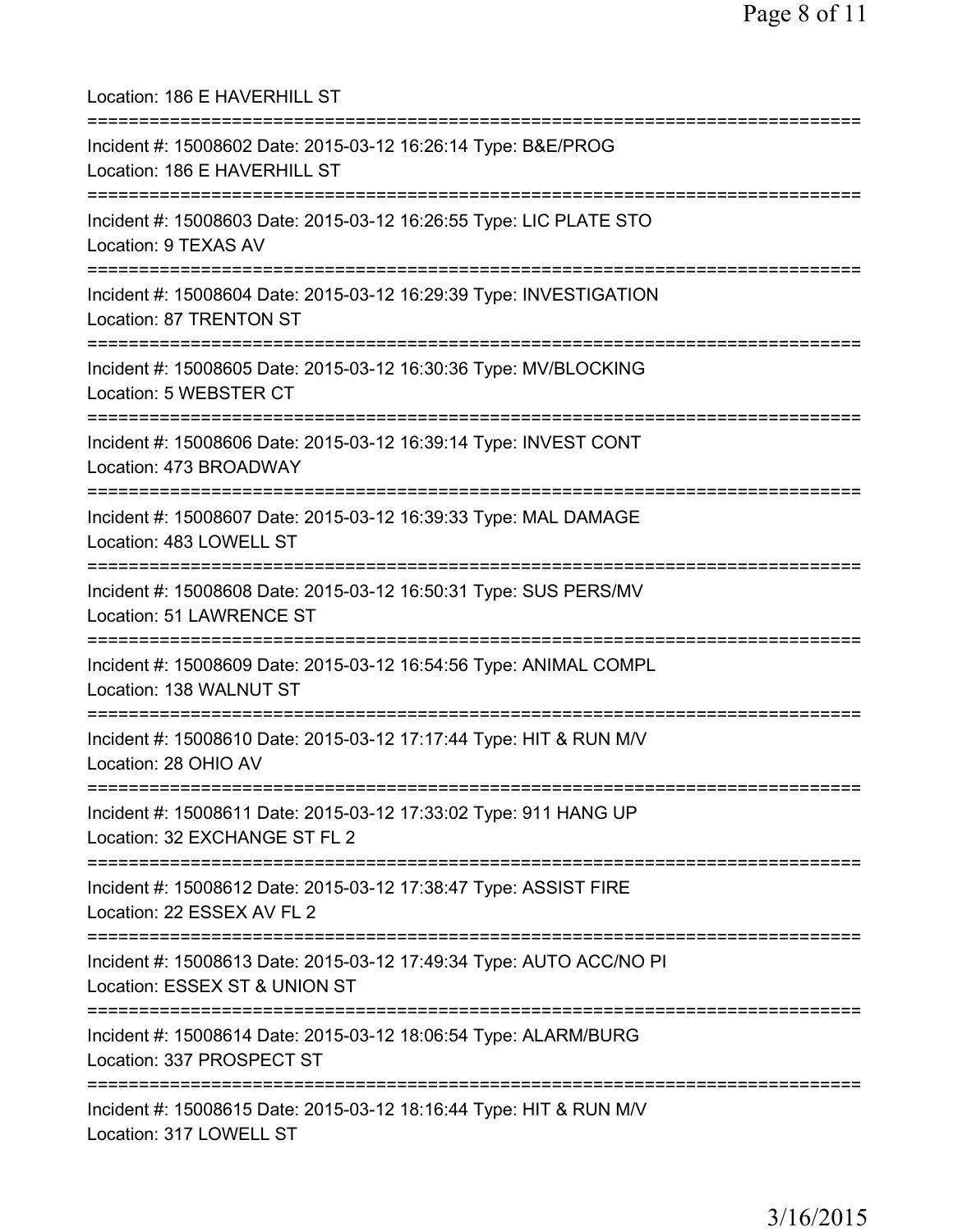| Incident #: 15008616 Date: 2015-03-12 18:28:31 Type: TRESPASSING<br>Location: 148 FARNHAM ST                                         |
|--------------------------------------------------------------------------------------------------------------------------------------|
| Incident #: 15008617 Date: 2015-03-12 18:36:16 Type: CHILD ABUSE<br>Location: 75 GREENWOOD ST                                        |
| Incident #: 15008618 Date: 2015-03-12 18:39:48 Type: AUTO ACC/UNK PI<br>Location: 201 MERRIMACK ST                                   |
| Incident #: 15008619 Date: 2015-03-12 19:00:32 Type: M/V STOP<br>Location: MERRIMACK ST & S UNION ST<br>========================     |
| Incident #: 15008620 Date: 2015-03-12 19:14:43 Type: MV/BLOCKING<br>Location: 16 WILMOT ST                                           |
| Incident #: 15008621 Date: 2015-03-12 19:17:17 Type: ASSSIT OTHER PD<br>Location: 14 FARLEY ST                                       |
| Incident #: 15008622 Date: 2015-03-12 19:35:21 Type: AUTO ACC/UNK PI<br>Location: RT 114 & 495S<br>================================= |
| Incident #: 15008623 Date: 2015-03-12 19:57:38 Type: MV/BLOCKING<br>Location: 133 HAVERHILL ST                                       |
| Incident #: 15008624 Date: 2015-03-12 20:09:17 Type: TOW/REPOSSED<br>Location: 132 SALEM ST                                          |
| Incident #: 15008625 Date: 2015-03-12 20:46:35 Type: MEDIC SUPPORT<br>Location: 169 S UNION ST                                       |
| Incident #: 15008626 Date: 2015-03-12 20:58:23 Type: MEDIC SUPPORT<br>Location: DEMOULAS MARKET / 700 ESSEX ST                       |
| Incident #: 15008627 Date: 2015-03-12 21:23:09 Type: M/V STOP<br>Location: BROADWAY & METHUEN ST                                     |
| Incident #: 15008628 Date: 2015-03-12 21:57:48 Type: UNWANTEDGUEST<br>Location: 40 LAWRENCE ST #332                                  |
| Incident #: 15008629 Date: 2015-03-12 22:18:27 Type: NOISE ORD<br>Location: 26 KENDALL ST FL 1                                       |
|                                                                                                                                      |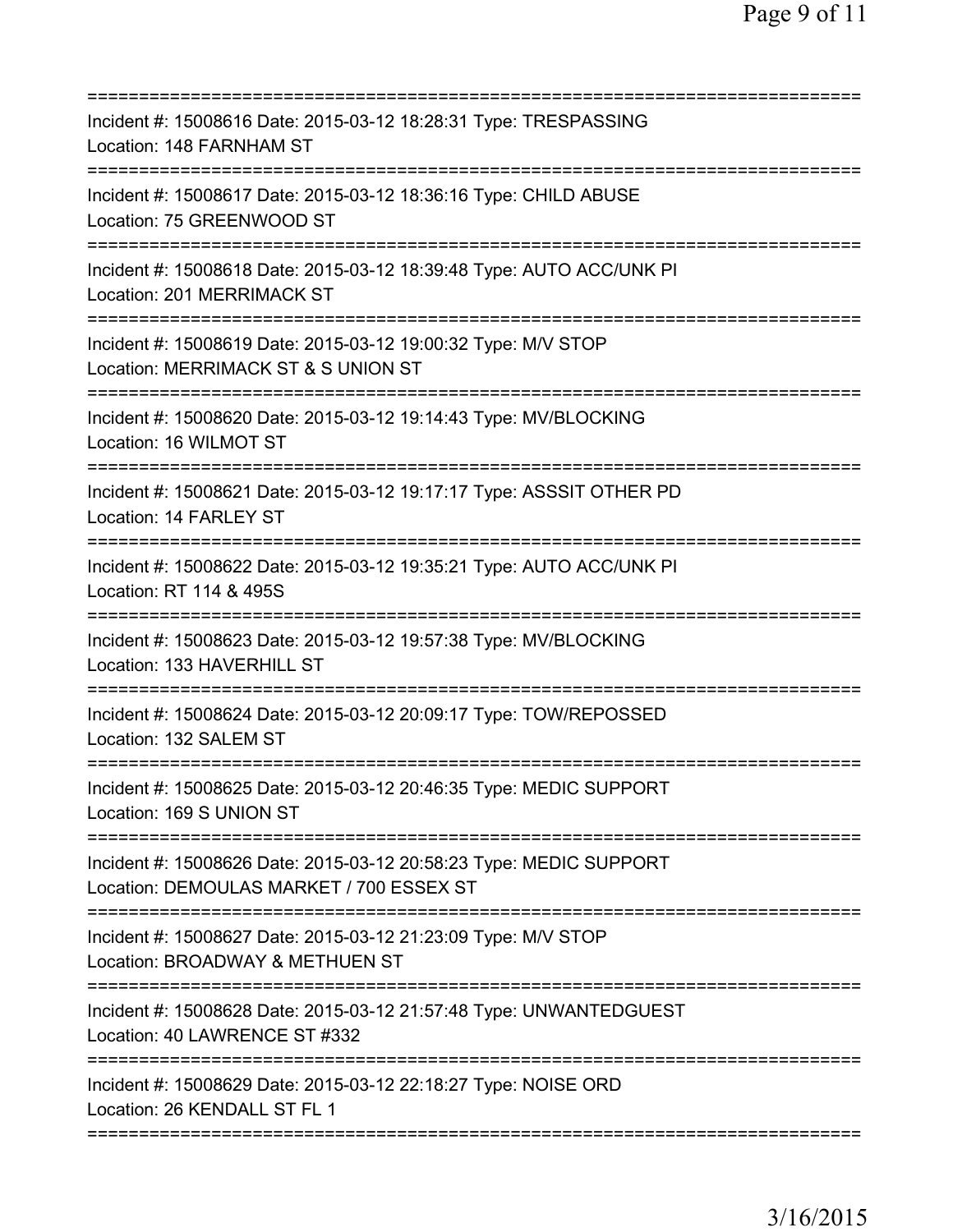| Incident #: 15008630 Date: 2015-03-12 22:19:20 Type: M/V STOP<br>Location: EASTON ST & S BROADWAY                          |
|----------------------------------------------------------------------------------------------------------------------------|
| Incident #: 15008631 Date: 2015-03-12 22:22:12 Type: MEDIC SUPPORT<br>Location: 30 INTERNATIONAL WY                        |
| Incident #: 15008632 Date: 2015-03-12 22:28:23 Type: NOISE ORD<br>Location: 26 KENDALL ST FL 1                             |
| Incident #: 15008633 Date: 2015-03-12 22:30:40 Type: ALARM/BURG<br>Location: 1 GROTON ST                                   |
| Incident #: 15008634 Date: 2015-03-12 22:38:10 Type: ALARM/BURG<br>Location: 147 HAVERHILL ST                              |
| Incident #: 15008635 Date: 2015-03-12 22:42:49 Type: MEDIC SUPPORT<br>Location: 570 S UNION ST #21                         |
| Incident #: 15008636 Date: 2015-03-12 22:49:35 Type: MAL DAMAGE<br>Location: 65 MAY ST                                     |
| Incident #: 15008637 Date: 2015-03-12 22:56:21 Type: M/V STOP<br>Location: 575 COMMON ST                                   |
| Incident #: 15008638 Date: 2015-03-12 23:06:56 Type: MISSING PERS<br>Location: 15 UNION ST                                 |
| Incident #: 15008639 Date: 2015-03-12 23:20:41 Type: M/V STOP<br>Location: 178 AMES ST                                     |
| Incident #: 15008640 Date: 2015-03-12 23:25:07 Type: M/V STOP<br>Location: MERRIMACK ST & S BROADWAY                       |
| ======================<br>Incident #: 15008641 Date: 2015-03-12 23:36:47 Type: M/V STOP<br>Location: MARKET ST & PARKER ST |
| Incident #: 15008642 Date: 2015-03-12 23:42:27 Type: M/V STOP<br>Location: BROADWAY & COMMON ST                            |
| Incident #: 15008643 Date: 2015-03-12 23:49:15 Type: M/V STOP<br>Location: MANCHESTER ST & WEST ST                         |
| Incident #: 15008644 Date: 2015-03-12 23:58:09 Type: M/V STOP                                                              |